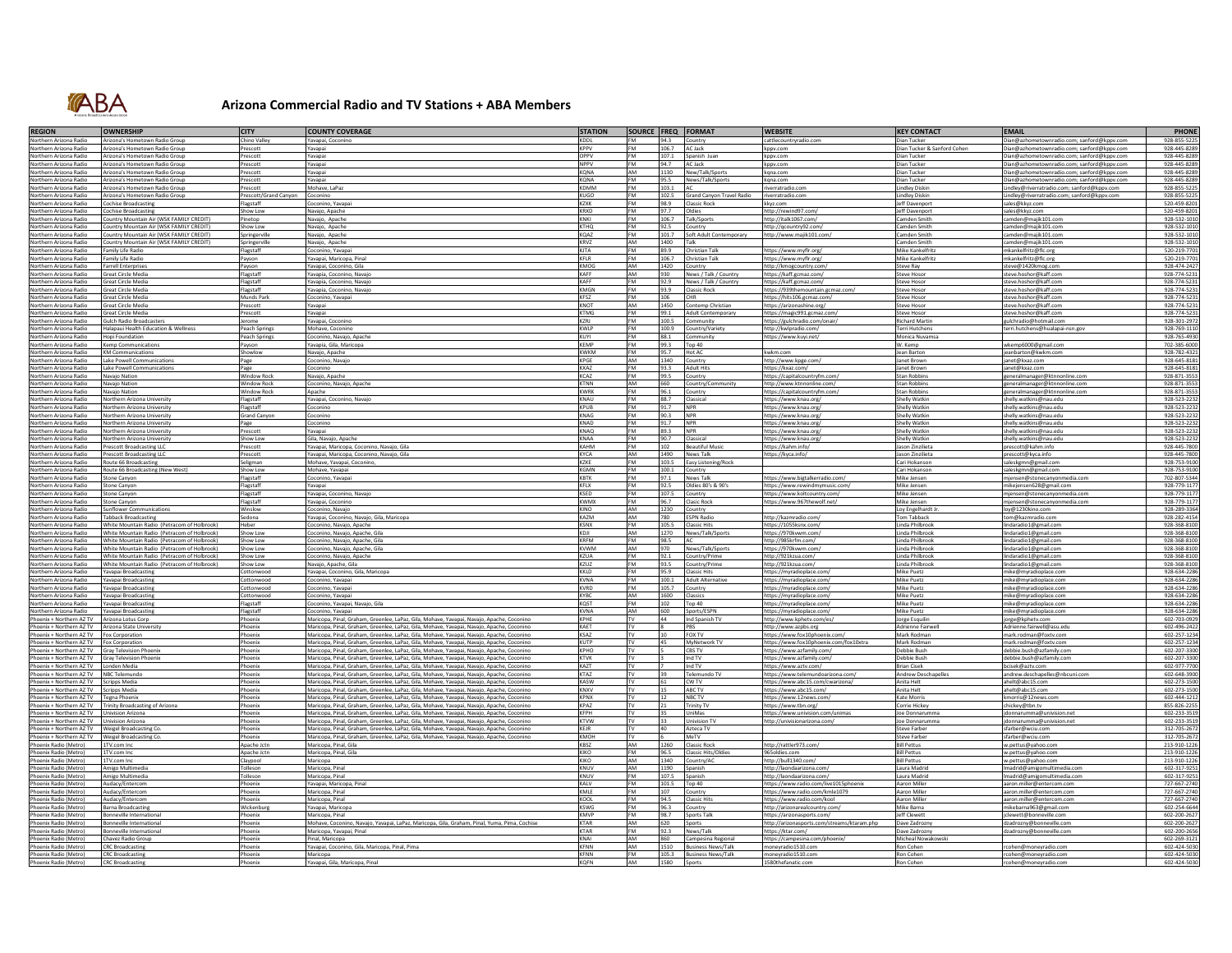

## **Arizona Commercial Radio and TV Stations + ABA Members**

| <b>REGION</b>                                    | <b>OWNERSHIP</b>                                   | <b>CITY</b>        | <b>COUNTY COVERAGE</b>                                                                             | <b>STATION</b>             | SOURCE FREQ            |                   | <b>FORMAT</b>                    | <b>WEBSITE</b>                                                      | <b>KEY CONTACT</b>                   | <b>EMAIL</b>                                                   | <b>PHONE</b>                 |
|--------------------------------------------------|----------------------------------------------------|--------------------|----------------------------------------------------------------------------------------------------|----------------------------|------------------------|-------------------|----------------------------------|---------------------------------------------------------------------|--------------------------------------|----------------------------------------------------------------|------------------------------|
| Phoenix Radio (Metro)                            | <b>RC Broadcasting</b>                             | Phoenix            | Maricopa                                                                                           | <b>KQFN</b>                | FM                     | 99.3, 95.9 Sports |                                  | 1580thefanatic.com                                                  | Ron Cohen                            | cohen@moneyradio.com                                           | 602-424-503                  |
| Phoenix Radio (Metro)                            | Desert Valley Media Group                          | Phoenix            | Maricopa, Yavapai, Gila                                                                            | KMVA                       | <b>FM</b>              |                   | Adult Top 40                     | https://hot975phoenix.com/                                          | Jeff Trumper                         | jeff@desertvalleymediagroup.com                                | 602-648-9800                 |
| Phoenix Radio (Metro)                            | Desert Valley Media Group                          | Phoenix            | Maricopa, Pinal                                                                                    | <b>KZON</b>                | FM                     | 103.9             | Adult Top 40                     | https://hot975phoenix.com/                                          | Jeff Trumper                         | jeff@desertvalleymediagroup.com                                | 602-648-9800                 |
| Phoenix Radio (Metro)                            | Desert Valley Media Group                          | Phoenix            | Maricopa, Yavapai, Coconino, Gila                                                                  | KOAI                       | <b>FM</b>              |                   | 95.1/94.9 Variety Hits           | https://951thewowfactor.com/                                        | Jeff Trumper                         | jeff@desertvalleymediagroup.com                                | 602-648-9800                 |
| Phoenix Radio (Metro)                            | Desert Valley Media Group                          | Phoenix            | Maricopa, Yavapai, Coconino, Gila                                                                  | <b>KKFR</b>                | <b>FM</b><br><b>FM</b> |                   | 98.3/96.1 Rhythmic Contemporary  | https://power983.com                                                | Jeff Trumper                         | jeff@desertvalleymediagroup.com                                | 602-648-9800                 |
| Phoenix Radio (Metro)<br>Phoenix Radio (Metro    | East Valley Institute of Technology<br>intravision | Mesa<br>Phoenix    | Maricopa, Pinal<br>loconino, Mohave, Yavapai, Navajo, LaPaz, Maricopa, Pinal, Pima, Cohise, Graham | KVIT<br><b>KBMB</b>        | AM                     | 88.7<br>710       | Adult Top 40<br>ESPN/Spanish     | https://pulseradio.fm/<br>https://www.josetocamusica.com/           | <b>Brian Mobley</b><br>Matt Cárdenas | brian@pulseradio.fm<br>matt.cardenas@entravision.com           | 480-461-4049<br>602-776-1400 |
| Phoenix Radio (Metro)                            | intravision                                        | Phoenix            | Maricopa, Pinal                                                                                    | <b>KDVA</b>                | <b>FM</b>              | 106.9             | Spanish Adult Hits               | https://www.radiolasuavecita.com/phoenix,                           | Matt Cárdenas                        |                                                                | 602-776-1400                 |
| Phoenix Radio (Metro)                            | Entravision                                        | Phoenix            | Maricopa, Yuma, LaPaz, Yavapai, Pinal                                                              | <b>KLNZ</b>                | <b>FM</b>              | 103               | <b>Regional Mexican</b>          | http://www.radiolatricolor.com/phoenix/                             | Matt Cárdenas                        | matt.cardenas@entravision.com<br>matt.cardenas@entravision.com | 602-776-1400                 |
| Phoenix Radio (Metro)                            | Entravision                                        | Phoenix            | Maricopa, Pinal                                                                                    | <b>KVVA</b>                | <b>FM</b>              | 107.1             | Spanish Adult Hits               | https://www.radiolasuavecita.com/phoenix/                           | Matt Cárdenas                        | matt.cardenas@entravision.com                                  | 602-776-1400                 |
| Phoenix Radio (Metro)                            | amily Life Radio                                   | Phoenix            | Yavapai, Maricopa, Pinal                                                                           | <b>KFIR</b>                | <b>FM</b>              | 90.3              | Christian Talk                   | https://www.myfir.org/                                              | Mike Kankelfritz                     | mkankelfritz@flc.org                                           | 520-219-7701                 |
| Phoenix Radio (Metro)                            | Fiesta Radio                                       | Phoenix            | Maricopa, Pinal                                                                                    | <b>KSUN</b>                | AM                     | 1400              | Spanish /Suns Games              | https://www.lamejorphoenix1400.com/                                 | Pedro Marques                        | tbanda@aol.com                                                 | 602-252-0030                 |
| Phoenix Radio (Metro)                            | uture and Options Ind                              | Phoenix            | Yavapai, Maricopa, Pima, Pinal                                                                     | <b>KFNX</b>                | AM                     | 1100              | News Talk                        | https://1100kfnx.com/                                               | <b>Bill Brady</b>                    | wjbrady1@aol.con                                               | 602-277-1100                 |
| Phoenix Radio (Metro)                            | Globecasting, Inc                                  | Globe              | Pinal, Gila, Graham                                                                                | <b>KOSS</b>                | <b>FM</b>              | 101.9             | Country                          | http://www.kqss.net                                                 | Rollve James                         | rollve@kass.net                                                | 928-425-8255                 |
| Phoenix Radio (Metro)                            | Globecasting, Inc.                                 | Globe              | Pinal, Gila, Graham                                                                                | KJAA                       | AM                     | 1240 Oldies       |                                  | http://www.kiaa.us                                                  | Rollve James                         | rollye@kqss.net                                                | 928-425-8255                 |
| Phoenix Radio (Metro)                            | Slobecasting, Inc.                                 | Globe              | Pinal, Gila, Graham                                                                                | <b>KJAA</b>                | <b>FM</b>              | 106.1             | Oldies                           | http://www.kjaa.us                                                  | Rollye James                         | rollye@kqss.net                                                | 928-425-825                  |
| Phoenix Radio (Metro)                            | <b>Iubbard Broadcasting</b>                        | Phoenix            | Maricopa, Pinal                                                                                    | KAZG                       | <b>AM</b>              | 1440              | Oldies                           | https://oldies927az.com/                                            | Susan Karis                          | skaris@hubbardradio.com                                        | 602-629-8676                 |
| Phoenix Radio (Metro                             | lubbard Broadcasting                               | Phoenix            | Maricopa, Pinal, Pima                                                                              | <b>KDKB</b>                | <b>FM</b>              | 93.3              | <b>Alternative Rock</b>          | https://altaz933.com,                                               | Susan Karis                          | skaris@hubbardradio.con                                        | 602-629-867                  |
| Phoenix Radio (Metro)                            | <b>Hubbard Broadcasting</b>                        | Phoenix            | Maricopa, Pinal, Pima                                                                              | <b>KDUS</b>                | AM                     | 1060              | Sports Talk                      | https://kdus1060.com/                                               | Susan Karis                          | skaris@hubbardradio.com                                        | 602-629-8676                 |
| Phoenix Radio (Metro)                            | lubbard Broadcasting                               | Phoenix            | Maricopa, Pinal, Pima                                                                              | <b>KSLX</b>                | <b>FM</b>              | 100               | <b>Classic Rock</b>              | https://kslx.com/                                                   | Susan Karis                          | skaris@hubbardradio.com                                        | 602-629-8676                 |
| Phoenix Radio (Metro)                            | Hubbard Broadcastin                                | Phoenix            | Maricopa, Pinal, Pima                                                                              | <b>KUPD</b>                | <b>FM</b>              | 97.9              | <b>Active Rock</b>               | https://98kupd.com/                                                 | Susan Karis                          | skaris@hubbardradio.com                                        | 602-629-8676                 |
| Phoenix Radio (Metro)                            | <b>Heart Phoenix</b>                               | Phoenix            | Maricopa, Pinal, Pima                                                                              | <b>KESZ</b>                | <b>FM</b>              | 99.9              | Adult Contemporary               | http://kez999.iheart.com/                                           | Amy Leimbach                         | amyleimbach@iheartmedia.com                                    | 602-374-6000                 |
| Phoenix Radio (Metro)                            | <b>iHeart Phoenix</b>                              | Phoenix            | Mohave, Yavapai, Coconino, Navajao, Gila, Graham, Pinal, Cochise, Pima, LaPaz, Yuma, Maricopa      | KFYI                       | AM                     | 550               | News/Talk                        | https://kfyi.iheart.com/                                            | Amy Leimbach                         | amyleimbach@iheartmedia.com                                    | 602-374-600                  |
| Phoenix Radio (Metro)                            | <b>iHeart Phoenix</b>                              | Phoenix            | Yavapai, LaPaz, Yuma, Maricopa Pima, Pinal, Gila                                                   | KGME                       | AM                     | 910               | Sports/Talk                      | https://foxsports910.iheart.com/                                    | Amy Leimbach                         | amyleimbach@iheartmedia.com                                    | 602-374-600                  |
| hoenix Radio (Metro)                             | <b>Heart Phoenix</b>                               | hoenix             | Yavapai, Maricopa, Pinal, Gila                                                                     | <b>KMXP</b>                | <b>FM</b>              | 96.9              | Adult Contemporary               | https://mix969.iheart.com/                                          | Amy Leimbach                         | amyleimbach@iheartmedia.com                                    | 602-374-6000                 |
| Phoenix Radio (Metro)                            | iHeart Phoenix                                     | Phoenix            | Yavapai, Maricopa, Pinal                                                                           | KNIX                       | <b>FM</b>              | 102               | Country                          | https://knixcountry.iheart.com/                                     | Amy Leimbach                         | amyleimbach@iheartmedia.com                                    | 602-374-6000<br>602-374-6000 |
| hoenix Radio (Metro)                             | <b>Heart Phoenix</b>                               | hoenix             | Yayapai, Maricopa, Pinal                                                                           | KOY                        | AM<br><b>FM</b>        | 1230              | <b>Regional Mexican</b>          | https://elpatronphoenix.iheart.com/                                 | Amy Leimbach                         | myleimbach@iheartmedia.com                                     |                              |
| Phoenix Radio (Metro)                            | <b>iHeart Phoenix</b><br>iHeart Phoenix            | Phoenix<br>Phoenix | Yavapai, Maricopa, Pinal<br>Yavapai, Maricopa, Pinal, Gila                                         | KYOT<br><b>KZZP</b>        | <b>FM</b>              | 95.5<br>104       | <b>Adult Hits</b><br>Top 40      | https://955themountain.iheart.com<br>https://1047kissfm.iheart.com/ | Amy Leimbach<br>Amy Leimbach         | amyleimbach@iheartmedia.com<br>amyleimbach@iheartmedia.com     | 602-374-6000<br>602-374-6000 |
| Phoenix Radio (Metro)                            | Linda C. Corso                                     | Globe              |                                                                                                    | KRDE                       | <b>FM</b>              | 94.1              |                                  | http://www.krde.com/                                                | Linda Corso                          |                                                                | 928-402-9222                 |
| Phoenix Radio (Metro)                            | Rio Salado College                                 | Phoenix            | Maricopa, Gila, Graham, Pinal<br>Yavapai, Maricoipa, Gila, Pinal                                   | KJZZ                       | <b>FM</b>              | 91.5              | Country<br><b>NPR</b>            | https://kjzz.org/                                                   | Jon Hoban                            | admin@krde.com<br>jhoban@rioradio.org                          | 480-834-5627                 |
| Phoenix Radio (Metro)<br>Phoenix Radio (Metro)   | salem Communications                               | Phoenix            |                                                                                                    | <b>KKNT</b>                | AM                     | 960               | News Talk                        | https://960thepatriot.com/                                          | Sue Garrett                          |                                                                | 602-955-2324                 |
| Phoenix Radio (Metro)                            | <b>Salem Communications</b>                        | Phoenix            | Yavapai, Maricopa, Pinal<br>Yavapai, Maricopa, Pinal, Pima, Gila                                   | <b>KPXQ</b>                | <b>AM</b>              | 1360              | Christian Talk                   | https://faithtalk1360.com/                                          | Sue Garrett                          | sgarrett@salemphx.com<br>sgarrett@salemphx.com                 | 602-955-2324                 |
| Phoenix Radio (Metro)                            | Salem Communication:                               | Phoenix            | Yavapai, Maricopa, Pinal, Pima, Gila                                                               | <b>KXXT</b>                | AM                     | 1010              | Christian Talk                   | https://familyvaluesradio1010.com,                                  | Sue Garrett                          | sgarrett@salemphx.com                                          | 602-955-2324                 |
| Phoenix Radio (Metro)                            | Sierra H Broadcasting                              | Phoenix            | Maricopa, Yavapai                                                                                  | KAJM                       | FM                     | 104.3             | <b>Classic Hits</b>              | https://www.mega1043.com/                                           | Paul Holton                          | paul.holton@sierrah.com                                        | 480-626-6269                 |
| Phoenix Radio (Metro)                            | Sierra H Broadcasting                              | hoenix             | Maricopa, Yavapai, Gila Coconino                                                                   | <b>KZCE</b>                |                        | 101.1             | <b>Rhythmic AC</b>               | https://101bounce.com/                                              | Paul Holton                          | paul.holton@sierrah.com                                        | 480-626-6269                 |
| Phoenix Radio (Metro)                            | Inivision Arizona                                  | Phoenix            | Maricopa, Gila, Pinal                                                                              | KHOT                       | <b>FM</b>              | 105.9             | Regional Mexican                 | https://www.univision.com/arizona/khot                              | Joe Donnarumma                       | idonnarumma@univision.net                                      | 602-233-3519                 |
| Phoenix Radio (Metro)                            | Inivision Arizona                                  | Phoenix            | Maricopa, Gila, Yavapai, Graham, Pinal, Pima                                                       | <b>KOMR</b>                | <b>FM</b>              | 100.3             | Spanish Latin Pop                | univision.com/radio/arizona-kqmr-fm                                 | Joe Donnarumma                       | jdonnarumma@univision.net                                      | 602-233-3519                 |
| Phoenix Radio (Metro)                            | Inivision Arizona                                  | Sun City           | Maricopa, Yavapai                                                                                  | <b>KOMR</b>                | <b>FM</b>              | 106.3             | Spanish Adult Hits               | univision.com/radio/arizona-komr-fm                                 | Joe Donnarumma                       | donnarumma@univision.net                                       | 602-233-3519                 |
| Phoenix Radio (Metro                             | nivision Arizona                                   | Wickenburg         | Maricopa, LaPaz, Yavapai                                                                           | KHOV                       | <b>FM</b>              | 105.1             | Spanish Sports                   | https://www.univision.com/radi                                      | Joe Donnarumma                       | donnarumma@univision.ne                                        | 602-233-3519                 |
| Southern Arizona Radio                           | Apache Leap Media                                  | Ajo                | Maricopa, Pinal, Pima, Yuma                                                                        | KZAO                       | <b>FM</b>              | 89.3              | Community                        | https://www.ajoradio.org/                                           | Shon White                           | shonwhiteaz@gmail.com                                          | 520-303-0893                 |
| Southern Arizona Radio                           | Arizona Western Colleg                             | Parker             | Mohave. LaPaz                                                                                      | <b>KAWP</b>                | <b>FM</b>              | 88.9              | <b>NPR</b>                       | https://www.kawc.org/                                               | Steven Hennig                        | steven.hennig@kawc.org                                         | 928-210-2440                 |
| Southern Arizona Radio                           | <b>Bisbee Radio Project</b>                        | Bisbee             | Cohcise                                                                                            | <b>KBRP</b>                | <b>FM</b>              | 96.1              | <b>Community Station</b>         | https://www.kbrpradio.com/                                          |                                      | markkbrp@gmail.com                                             | 520-432-1400                 |
| Southern Arizona Radio                           | Calvary Chapel of Casa Grande                      | Casa Grande        | Pinal, Pima                                                                                        | <b>KVNG</b>                | <b>FM</b>              | 91.1              | Christian                        | https://grace911.com/                                               | Karen Stam                           | freegrace@calvarycg.org                                        | 520-426-7911                 |
| Southern Arizona Radio                           | <b>Cherry Creek Media</b>                          | Sierra Vista       | Pima, Santa Cruz, Cochise                                                                          | <b>KTAN</b>                | <b>AM</b>              | 1420              | Rock                             | https://thunder981.com/                                             | Mike Fabian                          | mfabian@cherrycreekmedia.com                                   | 520-458-4313                 |
| Southern Arizona Radio                           | Cherry Creek Media                                 | Sierra Vista       | Pima, Santa Cruz, Cochise                                                                          | <b>KTAN</b>                | FM                     | 98.1              | Rock                             | https://thunder981.com/                                             | Mike Fabian                          | mfabian@cherrycreekmedia.com                                   | 520-458-4313                 |
| Southern Arizona Radio                           | herry Creek Media                                  | ierra Vista        | Cochise                                                                                            | KWCD                       | <b>FM</b>              | 92.3              | Country                          | https://kwcdcountry.com                                             | Mike Fabian                          | nfabian@cherrycreekmedia.com                                   | 520-458-4313                 |
| Southern Arizona Radio                           | herry Creek Media                                  | Sierra Vista       | Cochise                                                                                            | <b>KZMK</b>                | <b>FM</b>              | 100.9             | Top 40                           | https://allhitskzmk.com/                                            | Mike Fabian                          | mfabian@cherrycreekmedia.com                                   | 520-458-4313                 |
| Southern Arizona Radio                           | ochise Broadcasting                                | Clifton            | Graham, Greenlee                                                                                   | KCUZ                       | <b>AM</b>              | 1490              | <b>Classic Rock</b>              |                                                                     | Jeff Davenport                       | sales@kkyz.com                                                 | 520-459-8201                 |
| Southern Arizona Radio                           | ochise Broadcasting                                | Clifton            | Graham, Greenlee                                                                                   | KFMM                       | <b>FM</b>              | 99.1              | <b>Classic Rock</b>              | http://www.saffordradio.com                                         | Jeff Davenport                       | sales@kkyz.com                                                 | 520-459-820                  |
| Southern Arizona Radio                           | <b>Cochise Broadcasting</b>                        | Douglas            | Cohise                                                                                             | <b>KCDQ</b>                | <b>FM</b>              | 95.3              | AC                               | http://www.kcdq.com/                                                | Jeff Davenport                       | sales@kkyz.con                                                 | 520-459-820                  |
| Southern Arizona Radio                           | ochise Broadcasting                                | luachuca City      | Pima                                                                                               | <b>KXKR</b>                | FM                     | 101.7             | Oldies                           | kkyz.com                                                            | Jeff Davenport                       | sales@kkyz.com                                                 | 520-459-820                  |
| Southern Arizona Radio                           | <b>Cochise Broadcasting</b>                        | Sierra Vista       | Pima, Santa Cruz, Cohise                                                                           | KNXN                       | AM                     |                   | 1470 Easy Listenin               |                                                                     | Jeff Davenport                       | sales@kkyz.com                                                 | 520-459-8201                 |
| outhern Arizona Radio                            | ochise Broadcasting                                | Vail               | Pima, Santa Cruz                                                                                   | <b>KXZK</b>                | <b>FM</b>              | 104               | Oldies                           | kkyz.com                                                            | Jeff Davenport                       | sales@kkvz.com                                                 | 520-459-8201                 |
| Southern Arizona Radio                           | ountry Mountain Air (WSK FAMILY CREDIT)            | Duncan             | Greenlee, Graham, Cochise                                                                          | KIIK                       | <b>FM</b><br>AM        | 100.7             |                                  | http://kjik.fm/about/                                               | Camden Smith                         | :amden@majik101.com                                            | 928-532-101                  |
| Southern Arizona Radio                           | Jouble R Communication<br>ouble R Communications   | Safford<br>Safford | Graham, Greenlee                                                                                   | <b>KATO</b><br><b>KWOR</b> | <b>FM</b>              | 1230<br>92.5      | Sports                           | https://gilavalleycentral.net/                                      | Lee Patterson<br><b>Reed Richins</b> | ee@doublermedia.net<br>reed@doublermedia.net                   | 928-428-1230<br>928-428-1230 |
| Southern Arizona Radio                           |                                                    | Safford            | Cohise<br>Cohise, Graham, Greenlee                                                                 | <b>KWRQ</b>                | <b>FM</b>              | 102               | <b>Classic Hits</b><br>Hot AC    | https://gilavalleycentral.net/                                      | Lee Patterson                        |                                                                | 928-428-1230                 |
| Southern Arizona Radio<br>Southern Arizona Radio | Jouble R Communication<br>Jouble R Communications  | Safford            | Graham, Greenlee                                                                                   | <b>KXKO</b>                | <b>FM</b>              | 94.5              |                                  | https://gilavalleycentral.net/                                      | Lee Patterson                        | lee@doublermedia.net<br>lee@doublermedia.net                   | 928-428-1230                 |
| Southern Arizona Radio                           | KGVY, LLC                                          | Green Valley       | Pima, Cochise, Santa Cruz                                                                          | KGVY                       | <b>AM</b>              |                   | Country<br>1080 Oldies/News/Talk | https://gilavalleycentral.net/<br>https://www.kgvy1080.com/         | Jim Walker                           | kgvyfm@kgvy1080.com                                            | 520-399-1000                 |
| outhern Arizona Radio                            | K71711C                                            | Wilcox             | Pima                                                                                               | <b>KWCX</b>                | <b>FM</b>              | 104.9             | 90s Hits                         |                                                                     | Sonia Tabnico                        | nfo@kzlzradio.com                                              | 520-325-3054                 |
| Southern Arizona Radio                           | San Carlos Apache Tribe                            | San Carlos         | Gila, Graham, Pinal                                                                                | <b>KYAY</b>                | <b>FM</b>              | 91.1              | AC Top 40                        |                                                                     | <b>Alex Ritchie</b>                  | ALEX.RITCHIE@SCAT-NSN.GOV                                      | 928-475-5929                 |
| Southern Arizona Radio                           | Sonora Broadcasting                                | Douglas            | ochise                                                                                             | <b>KAPR</b>                | AM                     | 930               | Spanish                          |                                                                     | Howard N. Henderso                   | kdapfm@yahoo.com                                               | 520-364-348                  |
| Southern Arizona Radio                           | STEREO 97, INC                                     | Benson             | Pima, Cochise, Santa Cruz                                                                          | KAVV                       | <b>FM</b>              | 97.7              | Country                          | http://cavefm.com/                                                  | Paul S. Lotsof                       | cave977@hotmail.com                                            | 520-290-9797                 |
| Southern Arizona Radio                           | Tohono O'Odham Nation                              | San Lucy           | Maricopa                                                                                           | конн                       | <b>FM</b>              | 90.7              | Community                        | http://www.tonation-nsn.gov/                                        | Sial Thonolig                        | sial.thonolig@tonation-nsn.gov                                 | 520-361-5011                 |
| Southern Arizona Radio                           | Tohono O'Odham Nation                              | Sells              | Maricopa, Pinal, Pima                                                                              | KOHN                       | <b>FM</b>              | 91.9              | Community                        | http://www.tonation-nsn.gov/                                        | Sial Thonolig                        | sial.thonolig@tonation-nsn.gov                                 | 520-361-5011                 |
| Southern Arizona Radin                           | <b>Willcox Radio</b>                               | Wilcox             | Graham, Cohise, Pima                                                                               | KHIL                       | <b>AM</b>              | 1250              | Country                          | http://khilradio.com/                                               | John Oberreute                       | khil@vtc.net                                                   | 520-384-4626                 |
| Southern Arizona Radio                           | <b>Willcox Radio</b>                               | Wilcox             | Graham, Cohise, Pima                                                                               | KHIL                       | <b>FM</b>              | 98.1              | Country                          | http://khilradio.com,                                               | John Oberreuter                      | khil@vtc.net                                                   | 520-384-4626                 |
| Tucson Radio (Metro)                             | Arizona Lotus Corp                                 | Tucson             | Pima, Santa Cruz                                                                                   | <b>KCMT</b>                | <b>FM</b>              | 92.1              | <b>Regional Mexican</b>          | https://www.kcmt.com                                                | Debbie Wagne                         | dwagner@azlotus.com                                            | 520-407-4500                 |
| Tucson Radio (Metro)                             | Arizona Lotus Corp                                 | Tucson             | Pima, Santa Cruz                                                                                   | <b>KFFN</b>                | <b>AM</b>              | 1490              | Sports Talk                      | https://www.espntucson.com/                                         | Debbie Wagner                        | dwagner@azlotus.com                                            | 520-407-4500                 |
| Tucson Radio (Metro)                             | Arizona Lotus Corp                                 | Tucson             | Pinal, Pima                                                                                        | <b>KFFN</b>                | <b>FM</b>              | 104.9             | Sports Talk                      | https://www.espntucson.com/                                         | Debbie Wagner                        | dwagner@azlotus.com                                            | 520-407-4500                 |
| Tucson Radio (Metro)                             | Arizona Lotus Corp                                 | Tucson             | Pinal, Pima                                                                                        | <b>KFMA</b>                | <b>FM</b>              | 102.1             | <b>Alternative Rock</b>          | https://www.kfma.com/                                               | Debbie Wagner                        | dwagner@azlotus.com                                            | 520-407-4500                 |
| Tucson Radio (Metro)                             | Arizona Lotus Corp                                 | Tucson             | Pinal, Graham, Pima Cochise                                                                        | <b>KLPX</b>                | <b>FM</b>              | 96.1              | <b>Classic Rock</b>              | https://www.klpx.com/                                               | <b>Debbie Wagner</b>                 | dwagner@azlotus.com                                            | 520-407-4500                 |
| Tucson Radio (Metro)                             | <b>Irizona Lotus Corp</b>                          | Tucson             | <sup>2</sup> inal, Graham, Pima Cochise                                                            | KMXZ                       | FM                     | 94.9              | <b>Adult Contemporary</b>        | https://www.mixfm.com,                                              | Debbie Wagner                        | dwagner@azlotus.com                                            | 520-407-4500                 |
| Tucson Radio (Metro)                             | Arizona Lotus Corp                                 | Tucson             | Maricopa, Pinal, Pima, Cochise                                                                     | <b>KTKT</b>                | <b>AM</b>              | 990               | <b>Adult Spanish Hits</b>        | https://www.labuena943.com                                          | Debbie Wagner                        | dwagner@azlotus.com                                            | 520-407-4500                 |
| Tucson Radio (Metro)                             | Arizona Lotus Corp                                 | Tucson             | Maricopa, Pinal, Pima, Cochise                                                                     | <b>KTKT</b>                | <b>FM</b>              | 94.3              | <b>Adult Spanish Hits</b>        | https://www.labuena943.com,                                         | Debbie Wagner                        | dwagner@azlotus.com                                            | 520-407-4500                 |
| Tucson Radio (Metro)                             | <b>Bustos Media</b>                                | Tucson             | Pinal, Graham, Pima, Cochise                                                                       | KTGV                       | <b>FM</b>              | 106               | Groove/Dance                     | https://www.1063thegroove.com/                                      | Patty Ruiz                           | pruiz@bustosmedia.com                                          | 520-791-7208                 |
| Tucson Radio (Metro)                             | <b>Bustos Media</b>                                | Tucson             | Maricopa, Pinal, Pima                                                                              | KVOI                       | <b>AM</b>              | 1030              | News Talk                        | https://www.kvoi.com/                                               | Patty Ruiz                           | pruiz@bustosmedia.com                                          | 520-791-7208                 |
| Tucson Radio (Metro)                             | <b>Bustos Media</b>                                | Tucson             | Pinal, Pima                                                                                        | KZLZ HD2                   | <b>FM</b>              | 92.5              | Spanish CHR                      | https://laradiodetucson.com                                         | Patty Ruiz                           | pruiz@bustosmedia.com                                          | 520-791-7208                 |
| Tucson Radio (Metro)                             | Bustos Media (Purhcase from KZLZ LLC)              | Casas Adobes       | Pinal, Pima                                                                                        | KZLZ                       | FM                     | 105.3             | <b>Regional Spanis</b>           | http://kzlz105.com/                                                 | Sonia Tabnico                        | SoniaTabnico@kzlzradio.con                                     | 520-325-3054<br>520-459-8201 |
| Tucson Radio (Metro)                             | <b>Cochise Broadcasting</b>                        | Tucson             | Pima, Santa Cruz, Cohise                                                                           | <b>KKYZ</b>                | <b>FM</b><br><b>FM</b> | 101               | Oldies                           | http://kkyz.com/                                                    | Jeff Davenport                       | ales@kkyz.com                                                  |                              |
| Tucson Radio (Metro)                             | Cochise Broadcasting<br>umulus Radio               | Tucson             | Pima, Santa Cru<br>Pinal, Pima                                                                     | <b>KTBX</b>                | AM                     | 98.1              | <b>Classic Rock</b>              | kkyz.com                                                            | Jeff Davenport<br>Ken Kowalcek       | sales@kkyz.com                                                 | 520-459-8201<br>520-887-1000 |
| Tucson Radio (Metro)<br>Tucson Radio (Metro)     | umulus Radio                                       | Tucson<br>Tucson   | Pinal, Graham, Pima, Santa Cruz, Cochise                                                           | <b>KCUB</b><br>KHYT        | <b>FM</b>              | 1290<br>107.5     | Sports<br><b>Classic Hits</b>    | https://www.wildcatsradio1290.com/<br>https://www.khit1075.com/     | Ken Kowalcek                         | ken.kowalcek@cumulus.com<br>ken.kowalcek@cumulus.com           | 520-887-1000                 |
| Tucson Radio (Metro)                             | umulus Radio                                       | Tucson             | Pinal, Graham, Pima, Santa Cruz, Cochise                                                           | KIIM                       | FM                     | 99.5              | Country                          | https://www.kiimfm.com/                                             | Ken Kowalcek                         |                                                                | 520-887-1000                 |
| Tucson Radio (Metro)                             | mulus Radio                                        | Tucson             | Pima, Pinal                                                                                        | <b>KSZR</b>                | <b>FM</b>              | 97.5              | Classic Hip Hop                  | https://www.975thevibe.com/                                         | Ken Kowalcek                         | ken.kowalcek@cumulus.com<br>ken.kowalcek@cumulus.com           | 520-887-1000                 |
| Tucson Radio (Metro)                             | umulus Radio                                       | Tucson             | Pima, Pinal, Cochis                                                                                | <b>KTUC</b>                | <b>AM</b>              | 1400              | <b>Adult Standards</b>           | https://www.ktucam.com/                                             | Ken Kowalcek                         | ken.kowalcek@cumulus.com                                       | 520-887-1000                 |
| Tucson Radio (Metro)                             | amily Life Radio                                   | Tucson             | Pima, Pinal                                                                                        | KFLT                       | <b>FM</b>              | 104.1             | Christian Talk                   | https://www.myfir.org/                                              | Mike Kankelfritz                     | mkankelfritz@flc.org                                           | 520-219-7701                 |
| Tucson Radio (Metro)                             | bundation For Creative Broadcasting                | Tucsor             | Pinal, Graham, Pima, Cochise                                                                       | KXCL                       | <b>FM</b>              | 91.3              | Community                        | https://kxci.org                                                    | Elva De La Torre                     | elva@kxci.org                                                  | 520-623-1000                 |
| Tucson Radio (Metro)                             | <b>Good News Communication</b>                     | Tucson             | Graham, Greenlee                                                                                   | <b>KSFQ</b>                | FM                     | 90.9              | Christian                        |                                                                     | Doug Martin                          | doug@goodnewscommunications.com                                | 520-382-9258                 |
| Tucson Radio (Metro)                             | iood News Communication                            | Tucson             | Mohave                                                                                             | <b>KXMK</b>                | <b>FM</b>              | 101.3             | Christian                        | https://www.air1.com/                                               | Doug Martin                          | loug@goodnewscommunications.com                                | 520-382-9258                 |
| Tucson Radio (Metro)                             | iHeart Tucson                                      | Tucson             | Maricopa, Pima, Pinal, Graham, Santa Cruz, Cochise                                                 | KHUD                       | <b>FM</b>              | 92.9              | Country                          | https://thebulltucson.iheart.com/                                   | Steve Earnhan                        | SteveEarnhart@iheartmedia.com                                  | 520-618-2100                 |
| Tucson Radio (Metro)                             | iHeart Tucson                                      | Tucson             | Maricopa, Pima, Pinal, Graham, Santa Cruz, Cochis                                                  | <b>KNST</b>                | <b>AM</b>              | 790               | News Talk                        | https://knst.iheart.com/                                            | <b>Steve Earnhart</b>                | SteveFarnhart@iheartmedia.com                                  | 520-618-2100                 |